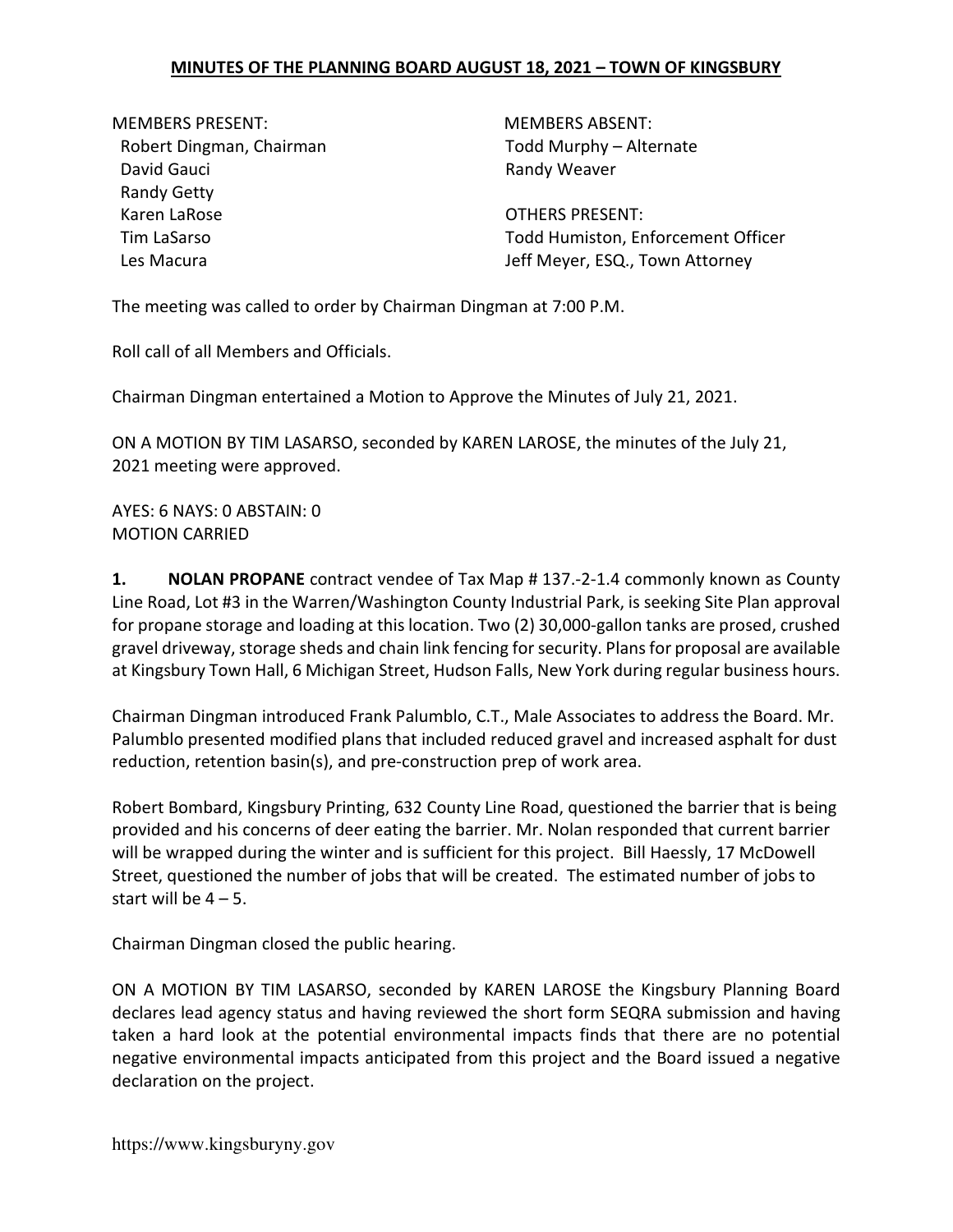#### Resolution No. 1 of August 18, 2021

SITE PLAN REVIEW – Nolan Propane, as contract vendee of Tax Map #: 137.-2-1.4 commonly known as County Line Road, Lot #3 of the Warren/Washington County Industrial Park, Town of Kingsbury, located in the PIC-75 / Park Industrial Commercial Zoning District, is seeking Site Plan approval for propane storage and loading at this location. Two (2) 30,000-gallon tanks are proposed at this location. This action is pursuant to Section 280-25 (G) of the Code of the Town of Kingsbury.

ON A MOTION BY DAVID GAUCI, seconded by TIMOTHY LASARSO, based on all of the evidence and materials submitted by the Applicant and the representations made at the meeting, the Application is hereby approved subject to the following conditions:

- (1) The Applicant shall submit construction-grade drawings prepared by the applicant and submitted to the Town for their final review prior to the issuance of a construction permit.
- (2) Applicant shall provide for regular construction inspection services during construction to verify compliance with installation of erosion and sediment control devises, area of disturbance, grading, site restoration, etc. Construction inspection reports shall be provided to the Enforcement Officer.
- (3) Applicant shall submit record drawings with site elevations, photos of construction and related information.
- (4) Applicant shall provide for site inspections by an individual experienced in stormwater mitigation practices at least monthly during the first year of operation and until an established vegetated cover is established on the site. Monthly inspection reports shall be provided to the Enforcement Officer.
- (5) The northeast portion of the gravel area may be used for the temporary storage of new tanks.
- (6) No outside storage of used tanks shall be permitted on the premises.
- (7) Used tanks shall not be evacuated on site.
- (8) All information and representations contained in the materials submitted by the applicant and discussed at the meeting are incorporated herein as conditions.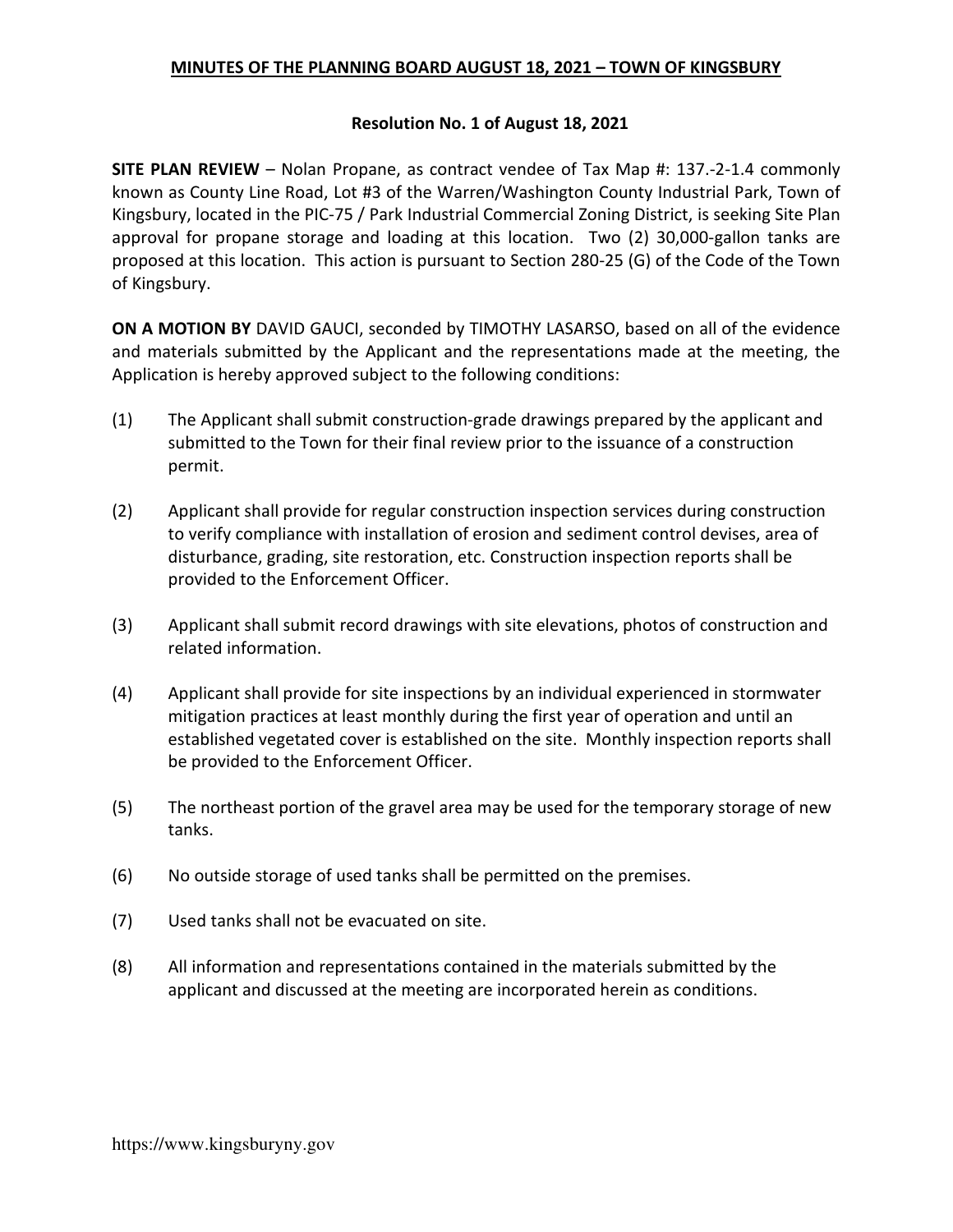2. KATRAYLA AND JEFF BLAIR – owner of tax map #154.-8-1-23 commonly known as 5 Harrison Avenue located in the Commercial Zoning District, is seeking site plan approval for the construction of an advertising billboard at this location. Plans for proposal are available at Kingsbury Town Hall, 6 Michigan Street, Hudson Falls, New York during regular business hours.

Chairman Dingman states the Planning Board cannot approve the billboard application. Applicants must first go to the County. Jeff Blair provided a brief overview of the proposed billboard(s) location and anticipated commercial advertisements to be displayed.

Discussion ensued among the Board with questions addressed by the Applicant. No action was taken.

3. SCHERMERHORN REAL ESTATE HOLDINGS, LLC - owner of tax map #146.14-1-3 commonly known as a vacant land on 1189 Dix Avenue located in a Commercial Zoning District, is seeking site plan approval for the construction of a multi-family residential project at this location. Plans for proposal are available at Kingsbury Town Hall, 6 Michigan Street, Hudson Falls, New York during regular business hours.

Joseph Danible, Environmental Design Partnership, on behalf of Schermerhorn Real Estate Holdings, LLC, presented the amended site plan. Significant testing has been completed on the property, including test pits, soil borings, ground water, percolation rates, etc. Project is looking to extend a private road off of Queens Drive and off of Dix Ave. NYS DOT has not yet approved construction of driveway and curb cuts as proposed. Proposal includes 13 buildings with 11 of them being 8-unit buildings and two of them being 4-unit buildings with a total of 96 units on the property. The buildings will be connected to the municipal water supply. Studies show that water will be adequate. Extensive soil and ground water studies have been conducted and support the proposed septic systems. Approximately 50 feet of wooded area will be preserved along the east side of the property. Mr. Danible requested the Board commence with the coordinated review if it has not already occurred. If it has already occurred, he asks the Board to declare itself lead agency for the SEQR review process. Also, noted that a traffic engineer did review the approved plan vs. the current proposed plan. Trip generation difference was around 26 additional trips during the morning peak hour and an additional 31 trips during the evening peak hour. Study concluded no impact to the existing road network as a result from the new traffic. No offsite mitigation required by this project as determined by a professional traffic engineer. The first traffic study was completed in approximately in 2015 and the second study was completed in 2020.

Questions by the Board about the septic system. Answer was not conclusive as it is DEC jurisdictional. Karen LaRose asks how much land usage was being used in the originally approved plans vs. the new proposal. Answer was the originally approved plans used approximately two-thirds of the property and the new proposal uses nearly all of the property. Chairman Dingman stated the Board will not take action this evening, but they will declare lead agency. Chairman Dingman then suggests members of the public put their questions and comments in writing because that would be most helpful to the Board.

https://www.kingsburyny.gov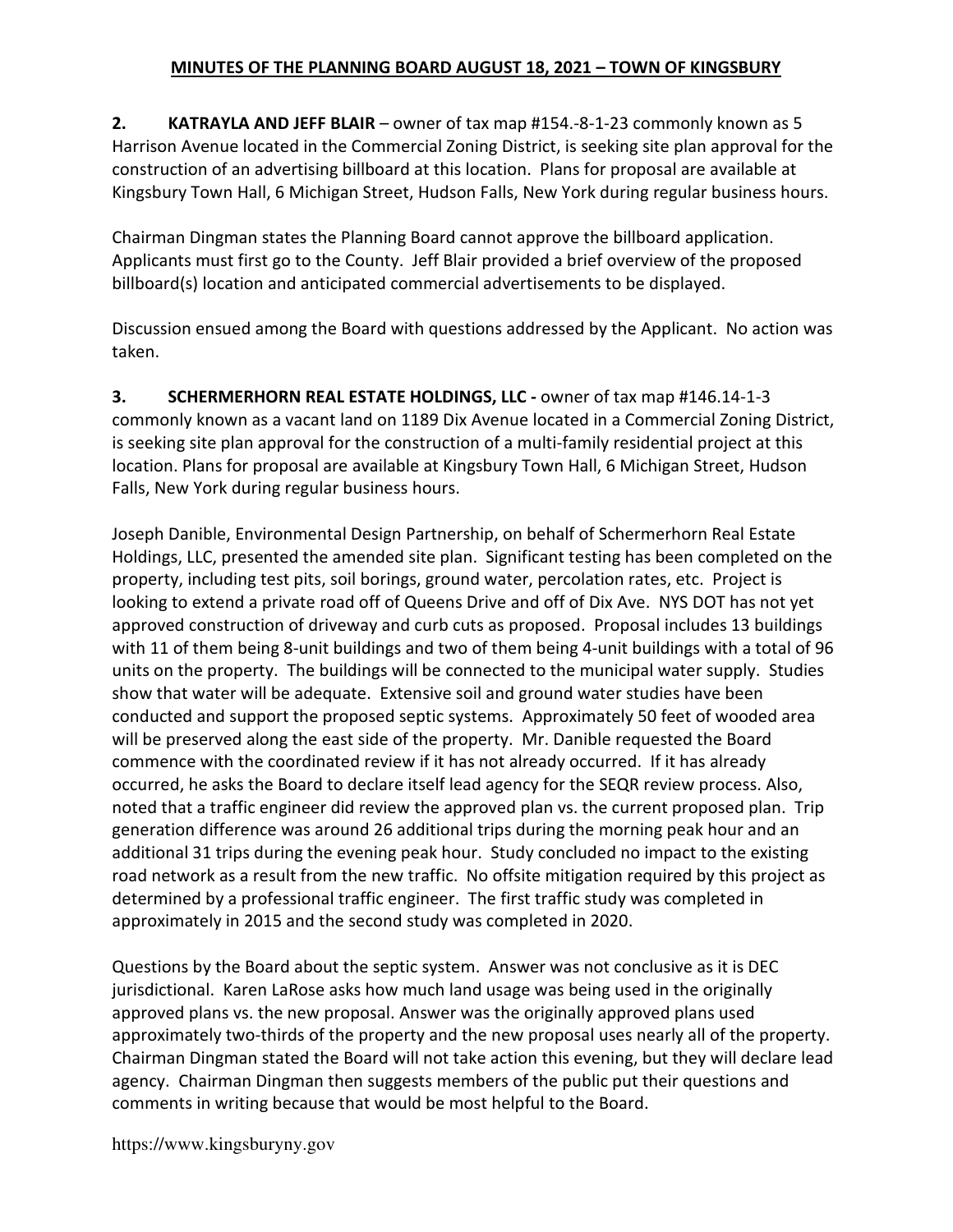Dan Ward, Superintendent of Hudson Falls Central School District, is here tonight because of a school being located directly across the street. He is concerned about sidewalks and safety for student walkers. He is also concerned about the increased traffic. Mr. Ward wants additional, safe walkways to be a consideration of the proposed project. Also concerned that the traffic study completed in 2020 could be a skewed number based on the events of 2020. Joe Danible responded that brand-new sidewalks are proposed along the entire frontage of the property along with connecting a sidewalk into each drive. Chairman Dingman did ensure that sidewalks will be addressed.

Ann Brancati, 23 Noble Drive, read a letter providing history of the property and voicing concerns. Some concerns noted include possibility of water contamination, traffic, PCBs, and a strain on the police and fire departments. Chairman Dingman requested Ms. Brancati submit a written copy of her comments to the Board. He will make sure the committee working on the Town's Comprehensive Plan will receive a copy for review.

Bill Haessly asked how many gallons of water was calculated per bedroom. Jim Chase, Kingsbury Water Superintendent, stated that the water usage for the proposed buildings is about 240,000 gallons per month. That is approximately 8,000 gallons per day and does not affect the Kingsbury water system. Based on the same calculation used by Washington County, 80% of the water will go into the sewer; this equals approximately 6,400 gallons of water going into the septic each day. Joe Danible is completing a ground water analysis and is working closely with the DEC. Chairman Dingman ensured that water concerns are being addressed with engineering and DEC. Todd Humiston stated that on the previously approved plan, there was a waterline that was supposed to run over to Blenor. Mr. Humiston asked if this is no longer included with the modified plans. Joe Danible responded that in the previous approvals, Schermerhorn was providing an easement and in the revised plans, Schermerhorn is providing materials to the property line and ultimately the Town could pick it up from there and extend it.

Chairman Dingman suggested questions and comments be sent in writing to Enforcement Officer, Todd Humiston, email: officer@kingsburyny.gov. This will ensure that all concerns are known and properly addressed.

Discussion ensued among the Board with questions addressed by the Applicant. No action was taken.

Chairman Dingman declared the public hearing will remain open.

ON A MOTION BY TIM LASARSO, and seconded by DAVID GAUCI, designating the Town of Kingsbury Planning Board as the Lead Agency under SEQRA to perform coordinated review of the potential environmental impacts. The Code Enforcement Officer is directed to send notices to all other involved agencies advising them of this action and advising that the Lead Agency status may be disputed within 30 days of receipt of said notice.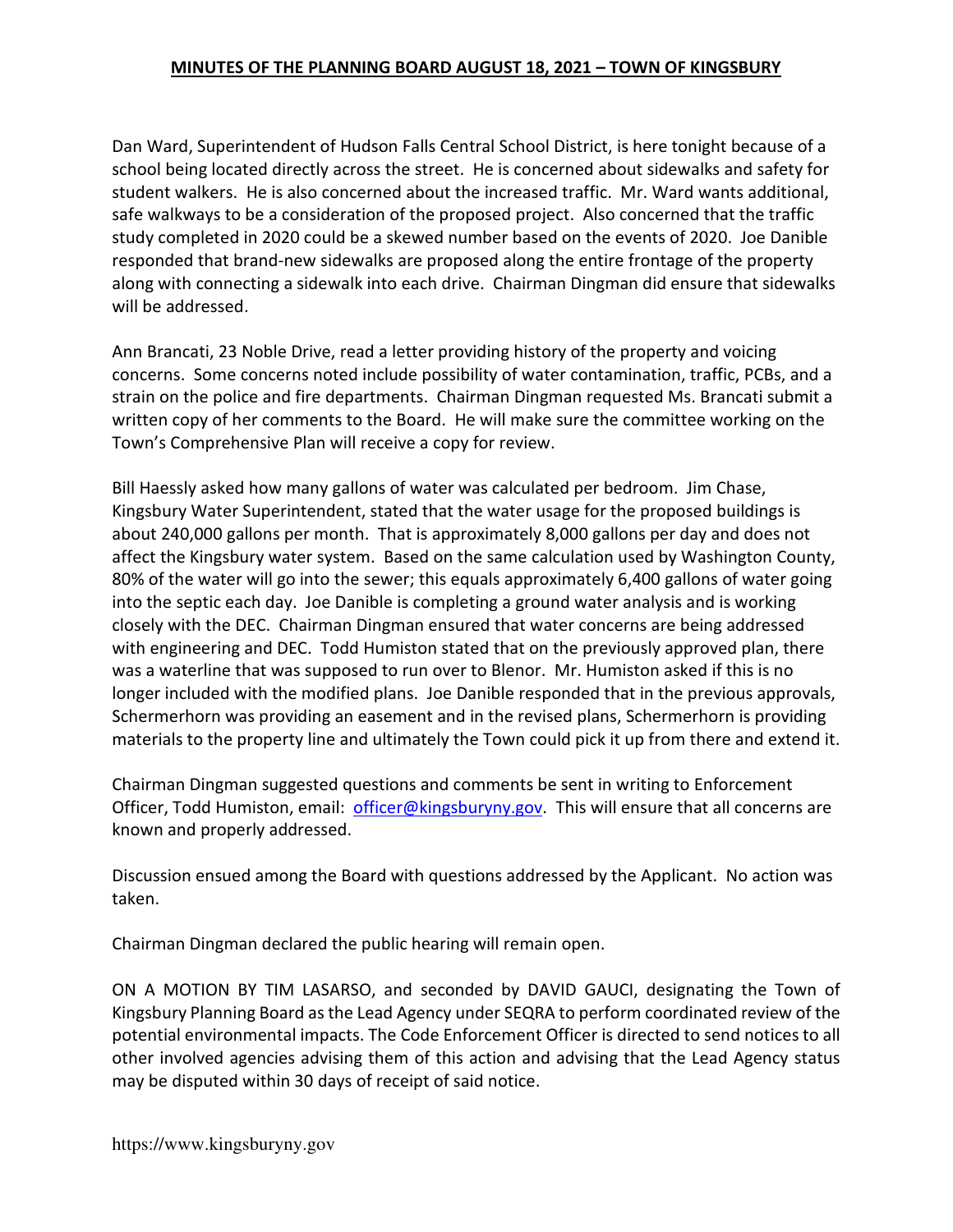4. SCHERMERHORN REAL ESTATE HOLDINGS, LLC - owner of tax map #154.11-6-7 commonly known as a vacant land on the corner of Burgoyne Avenue and Martindale Avenue located in a Commercial Zoning District, is seeking site plan approval for the construction of a multi-family residential project at this location. Plans for proposal are available at Kingsbury Town Hall, 6 Michigan Street, Hudson Falls, New York during regular business hours.

Joseph Danible, Environmental Design Partnership, on behalf of Schermerhorn Real Estate Holdings, LLC, presented plans for residential apartment project that includes 88 units within 11 buildings. The buildings will be serviced with a private street and parking for two cars per unit will be available. There are two access points on Martindale Avenue. A comprehensive traffic study was prepared in early June 2021. Internal sidewalks will be provided. Each unit will be connected to municipal water supply and individual septic systems. Stormwater will be managed onsite with a retention pond and the plans were prepared following all pertinent regulations. Copy of all engineering documents and traffic study have been provided to the Board and applicant requests it be shared with the Town's engineer and provide comment letters on this plan. It is requested that the Board start a coordinated review process and provide documentation to all involved agencies.

Chairman Dingman again requests questions and comments be put in writing so the Board can fully address all concerns.

Mac Edwards is concerned about septic systems impact on nearby wells. He is also concerned about the impact on wildlife. Mr. Edwards questioned the extent of vegetation clearing and asks that vegetation be either replaced or left alone. His biggest concern is the traffic on Matindale Avenue, and he suggests (based on the exits on the plan) a traffic light. This could possibly control the traffic a little better and slow the traffic down. Mr. Edwards asked if the Village has agreed to the usage of municipal water? Mr. Danible replied that getting Village approval is one of the steps in the process that needs to be taken. Mr. Edwards suggests a series of hydrants also be added to the plans.

Derrick Goodness, Martindale Avenue, stated that current sidewalks are not sufficient if additional foot traffic is added. Traffic is already overwhelming the street. He stated that enforcement of speed limit needs to be prioritized. He is also concerned by the construction debris that was used to fill the site.

Dan Ward, Superintendent of Hudson Falls Central School District, is concerned by the hydrologic impact. He is also concerned by the increased vehicular traffic, foot traffic, and the lack of crosswalks and sidewalks. Mr. Ward questions the future capacity of the school district and the capacity of water supply.

Chairman Dingman states that many of the concerns being mentioned tonight are not within the control of the Planning Board. However, these concerns can be addressed with the Master Plan Committee which is why it is important that concerns be submitted in writing.